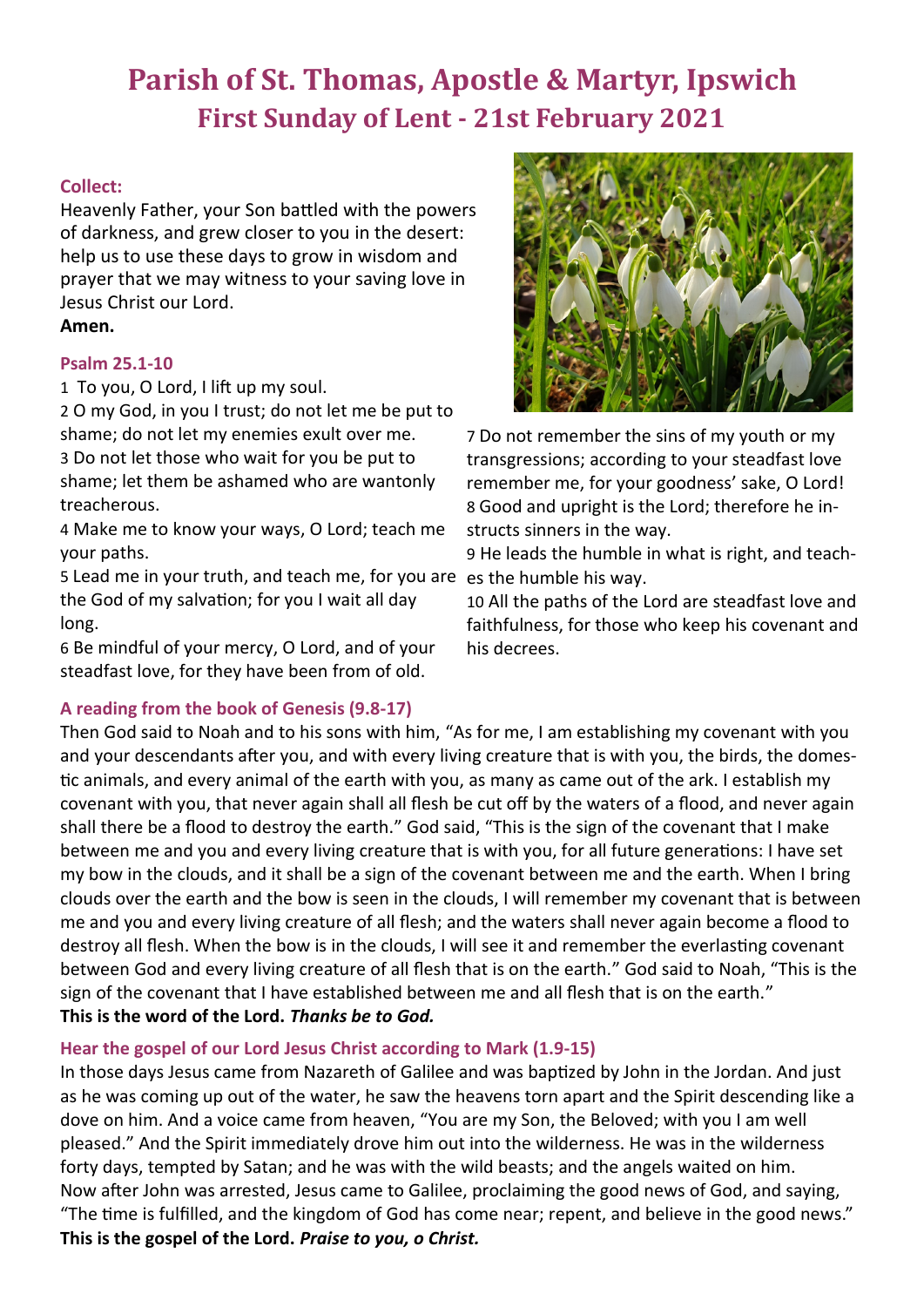## **Reflection:**

The baptism of Jesus is a familiar reading to us by this point. Only six weeks ago we had the Sunday when we remembered the baptism of Christ. But we have concentrated less on the second half of today's reading. And there is an awful lot going on in those few verses!

Firstly, we read that as soon as Jesus has been baptised, the Spirit drives him out into the wilderness, where Jesus spends an extended period of time being alone. As an interesting side note, the number 40 here (in the desert for 40 days) could be symbolic of the 40 years Israel spent in the wilderness of the Sinai desert. 40 is a significant number throughout the Bible, and here could be pointing to the importance of this time that Jesus spent alone in the desert.

But what is really striking is that it is the Spirit which drives him out. Right now, at this pivotal starting moment of his ministry, the Spirit directs Jesus to go and spend this long time alone, away from all the crowds who will dominate the next few years of Jesus' life. The Spirit compels Jesus to accept this gift of space, of time, of a chance to commune with God. What is more, during this time Jesus has some dramatic experiences, being tempted by Satan, surrounded by wild beasts, and having angels come and take care of him. But through it all, the Spirit is there.

So what I think we can take from this for our own reflection is this idea of the Spirit being with us in the wilderness. As we walk through these first few days of Lent, we are entering our own kind of wilderness, our own Lenten desert. And of course, we are still experiencing the wider wilderness of being isolated from each other until it becomes safe to gather again as we used to. We are certainly experiencing a time of hardship and being alone, which we can compare to Jesus' desert experience. Yet through it all, we can be sure that the Spirit is with us. This is what we can rely on, and take heart from, even in our dark moments of frustration or loneliness.

I am sure that during Jesus' time in the desert and through all those dramatic experiences, he had to rely entirely on the Spirit, and to give himself up to the safekeeping of God through the times of trial. And this sense of relying on God's Spirit can be a wonderful Lenten discipline for us to try and hold onto as well. I don't know about you, but I sometimes find it incredibly hard to rely on God, and to let go of my desire to have answers now, or for things to work out how I want them to. To let go of that, to trust, to let everything rest in God's hands, is really hard! But it is something we can work on as well, to develop more and more trust and reliance on the Spirit.

I've just started reading a book by Gemma Simmonds, a Catholic nun who is a university lecturer and teaches on Ignatian Spirituality, and in the first few pages she explores the idea of us being 'poor in Spirit'. This is a phrase from the Beatitudes which is quite hard to understand, but Gemma Simmonds explains it like this: that our ability to respond to God, our own ability to pray, our small attempts to live a good Christian life, can often seem pitiful or frustrating to us. But, underneath it all, beyond all words and thoughts, the Spirit of God is at work. In a way, an acceptance of our own poverty (i.e. how little power we have to be holy in our own strength), can be the key to accepting the guidance of God's Spirit. Indeed, for us to reach this realisation of our own 'poverty of spirit', is a gift from God, which allows us to see the need to rest and trust in God's Spirit instead.

To be poor in spirit is to be self aware, and to acknowledge that in the face of the glory of our Creator, we are very small creatures! It is a poverty of our own spirit, because we recognise how much we depend on the riches of God's Spirit. It is a lesson in humility. But it is in that space of acknowledging our dependence, that we find the grace of God.

It may be that this time alone in the desert, having to rely on the Spirit to protect and sustain him, was something that Jesus needed to experience before going out and beginning his ministry. And for us certainly, it is a lesson that we all need to continue to learn, as we travel this strange and sometimes hard journey of faith. As we experience another Lent in lockdown and uncertainty, we can both rest in the assurance that the Spirit is with us, through everything, and learn again and again the power and peace of giving everything up to God. We admit our own spiritual poverty, to rest in the riches of God's Spirit which dwells with us. Thanks be to God for his indescribable gift!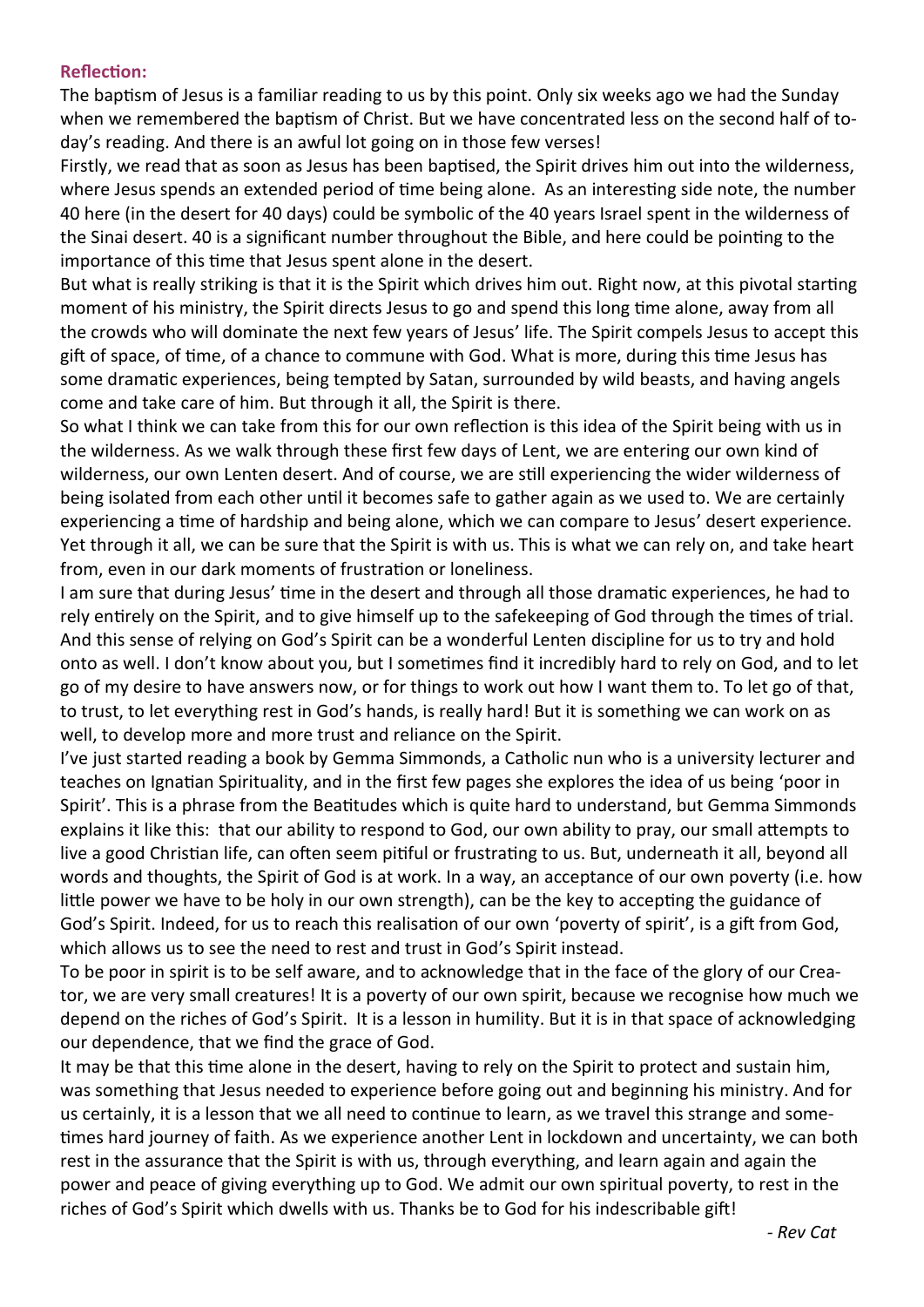## *Since we are justified by faith, we have peace with God through our Lord Jesus Christ, who has given us access to his grace.*

**The peace of the Lord be always with you.**

## **This week's hymn:**

Turn to me, O turn, and be saved, says the Lord, for I am God there is no other, none [beside](https://www.definitions.net/definition/beside) me. I call your name.

I am God, who [comforts y](https://www.definitions.net/definition/comforts)ou who are you to be [afraid o](https://www.definitions.net/definition/afraid)f [flesh t](https://www.definitions.net/definition/flesh)hat fades, is made like the [grass](https://www.definitions.net/definition/grass) of the field, soon to wither.

> Turn to me, O turn, and be saved, says the Lord, for I am God there is no other, none [beside](https://www.definitions.net/definition/beside) me. I call your name.

Lift up your eyes to the heavens, and look at the [earth d](https://www.definitions.net/definition/earth)own below. The [heavens w](https://www.definitions.net/definition/heavens)ill [vanish](https://www.definitions.net/definition/vanish) like smoke, and the [earth w](https://www.definitions.net/definition/earth)ill wear out like a garment.

Turn to me, O turn, and be saved, says the Lord, for I am God there is no other, none [beside](https://www.definitions.net/definition/beside) me. I call your name.

## **A prayer for the journey of Lent**

**Forgive those things we have done which have caused you sadness, and those things we should have done that would have brought you joy. In both we have failed ourselves, and you. Bring us back to that place where our journey began, when we said that we would follow the way that you first trod. Lead us to the Cross and meet us there. Amen. \_\_\_\_\_\_\_\_\_\_\_\_\_\_\_\_\_\_\_\_\_\_\_\_\_\_\_**

## *Please pray for:*

**Those with chronic or long-term illness:** Rosemary, Eric Dickerson, Jenny, Andrew Barfield, Kathy Steele, Andrew, Peggy, Margaret Christian, Natacha, Rex & Jill, Christine, Stephen, Samantha, Jean Dominy

**Those undergoing treatment or currently ill:** Katie, Gloria Elmer, Leslie Bloomfield, Roger Dickerson, Vicky & Matt, Dagmar

**All who are affected by the Coronavirus** in the UK and around the world: *For all who have lost their jobs due to Covid19; all who are despairing. For all who have lost their lives; the injured, the bereaved. For hospital and health care workers*

**For our government & MPs', and local councillors: for honesty in politics, for wisdom and justice for all.** For refugees across the world & diplomates and peace makers, working to end conflicts

**Those who have recently died, and their families mourning their loss:** David Baker (Eric's brother), Stephen Flewitt, Vincent Lightbody RIP

*Call this number* —> *for free*.